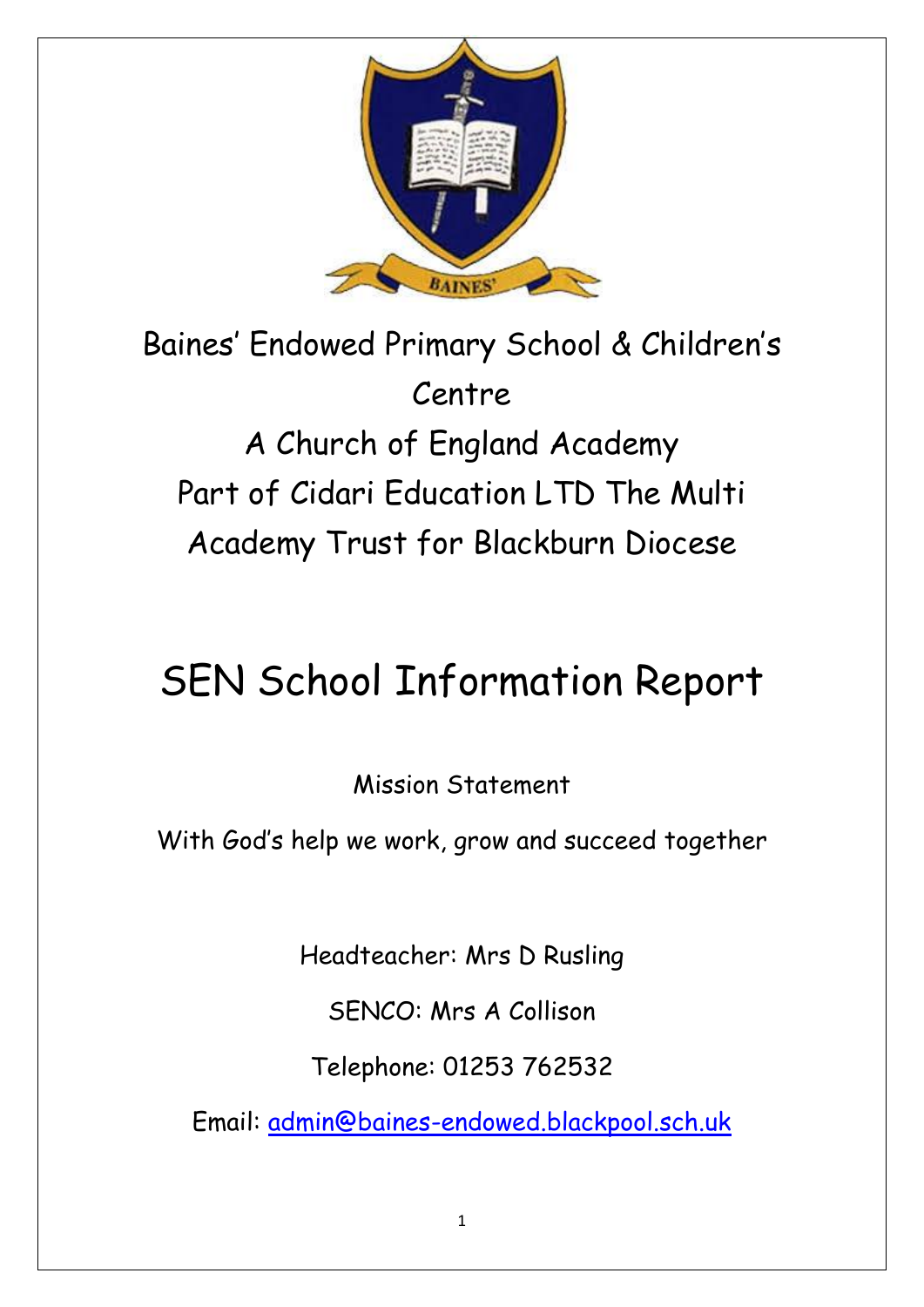# **Definition of Special Educational Needs (SEN) as taken from section 20 of the Children and Families Act 2014**

A child or young person has special educational needs if he or she has a learning difficulty or disability which calls for special educational provision to be made for him or her.

A child of compulsory school age or a young person has a learning difficulty or disability if he or she—

(a)has a significantly greater difficulty in learning than the majority of others of the same age, or

(b)has a disability which prevents or hinders him or her from making use of facilities of a kind generally provided for others of the same age in mainstream schools or mainstream post-16 institutions.

A child under compulsory school age has a learning difficulty or disability if he or she is likely to be within subsection (2) when of compulsory school age (or would be likely, if no special educational provision were made).

A child or young person does not have a learning difficulty or disability solely because the language (or form of language) in which he or she is or will be taught is different from a language (or form of language) which is or has been spoken at home.

Baines Endowed Primary School and Children Centre is structured as follows:

Nursery – Toddlers and Preschool – Nursery Lead Mrs Rebecca Duckworth Early Years – Nursery and Reception – Early Year's Leader Mrs Spedding Key Stage One – Years One, Two and three – Key Stage Leader Mrs Littler Key Stage Two – Years Four, Five and Six – Key Stage Leader Mr Rose

> A staff list can be found on the school website <http://www.baines-endowed.blackpool.sch.uk/>

# **SEN provision at Baines'**

#### 1. Identifying needs at Baines'

Children will have needs and requirements that may fall into at least one of the four areas defined by the SEN Code of Practice September 2015.

- Communication and interaction
- Cognition and learning
- Social, emotional and mental health
- Sensory and/or physical

Many children will have inter-related needs; these broad categories give an overview of the range of needs we plan for at Baines' Endowed but we consider the needs of the whole child which will include not just the special needs.

The SEN Code of Practice (2015) describes adequate progress as:

 Is similar to that of children of the same age who had the same starting point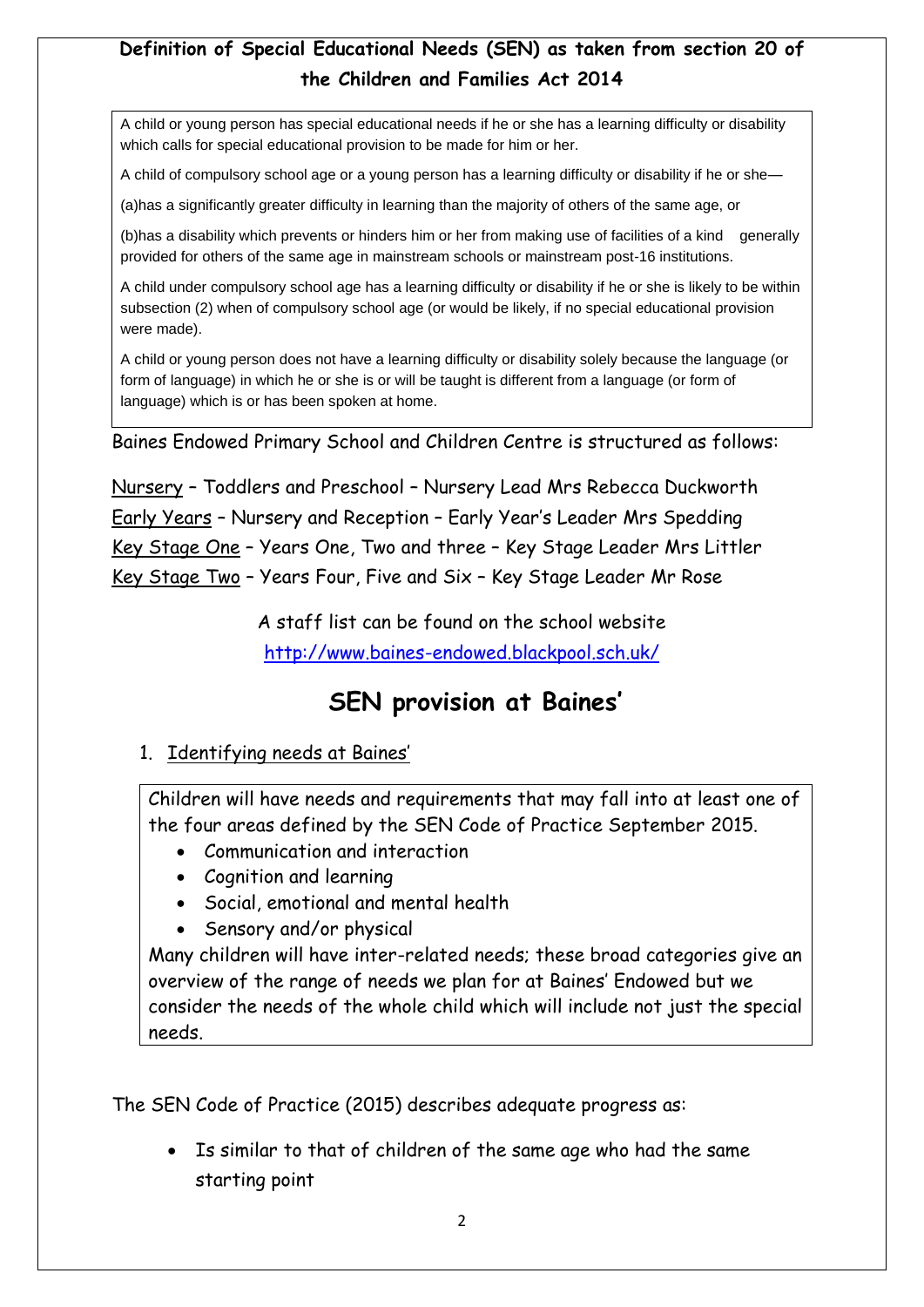- Matches or improves on the pupil's previous rate of progress
- Which allows the attainment gap to close between the pupil and children of the same age
- 2. Assessing needs

**If a child does not make adequate progress compared to peers, their starting point or previous attainment - this would raise concerns that they have learning difficulties.**

Baines' Endowed aims to identify if a child is not making adequate progress as early as possible, using a process of summative and formative assessments. The assessment process includes the child's characteristics, the learning environment, the tasks set and the teaching style. We may look at a child's emotional needs, social skills and behaviour in different situations. There are whole class formal assessments every term and individual assessments if requested by the class teacher.

Each term, following formal assessments, pupil progress meetings are held to review the progress of every child in the school between the class teacher and the pupil progress leader.

During Parent's Evening, parents are consulted to gain their insight into their child's progress. If, after consultation with parents, a child has underlying needs then he/she will be put on the SEN register and a Provision Map is completed to identify how the needs are to be addressed and outcomes identified. Parents will be invited to SEN reviews held in the Autumn and Summer Terms.

3. Graduated Response

**High quality teaching, differentiated for individual pupils, is the first step in responding to pupils who have or may have SEN.**

*Teachers are responsible and accountable for the progress and development of the pupils in their class, including where pupils access support from teaching assistants or specialist staff.* (Code of Practice 2015)

The graduated response is a four part cycle of assessment, planning, doing and reviewing which is recorded on the child's provision map and Plan, Do, Review proforma.

# **Assess**

The teacher identifies pupils with learning needs in the class; this involves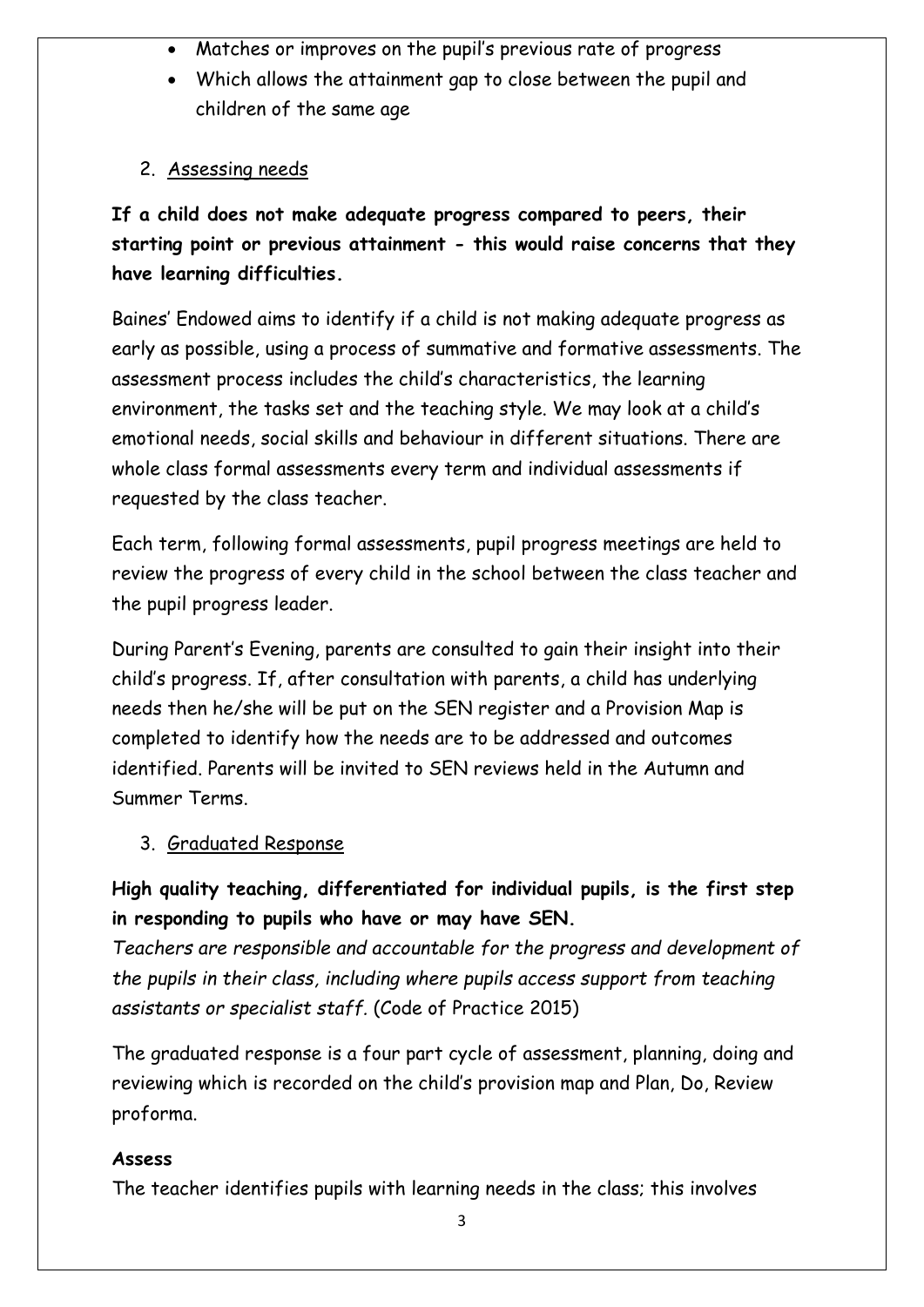clearly analysing the pupil's needs using the class teacher's assessment and experience of working with the pupil, details of previous progress and attainment, comparisons with peers and national data, as well as the views and experience of parents. The pupil's views and, where relevant, advice from external support services will also be considered. Any parental concerns will be recorded and compared with the school's information and assessment data on how the pupil is progressing.

#### **Plan**

Planning will involve consultation between the teacher, SENCO and parents to agree longer term learning objectives and hoped for outcomes. Adjustments, interventions and support that are required will be recorded on the child's Provision Map with a clear date for review. Parental involvement may be sought, where appropriate, to reinforce or contribute to progress at home. All those working with the pupil, including support staff will be informed of their individual needs, the support that is being provided, any particular teaching strategies/approaches that are being employed and the outcomes that are being sought.

#### **Do**

The class teacher remains responsible for working with the child on a day-today basis. They will retain responsibility even where the interventions may involve group or one-to-one teaching away from the main teacher. They will work closely with teaching assistants and/or relevant specialist staff to plan and assess the impact of support and interventions and links with classroom teaching. The pupil's response to the support can help identify their particular need. The impact on progress, development and or behaviour that is expected will be recorded by the class teacher and other staff and summarised on the Provision Map in preparation for the termly progress review.

#### **Review**

Reviews will be undertaken in line with the agreed dates. The review process will evaluate the impact and quality of the support and interventions. It will take account of the views of the pupil and their parents through Person Centred Planning Meetings. If necessary, outside assessments may be considered at the progress review with parents to inform a future cycle of response. Advice can be sought from outside specialists at any point; to advise on early identification of SEN, where little or no progress is made over a sustained period, where the child is working below age related expectations. Advice is incorporated into the child's individual planning and targets.

4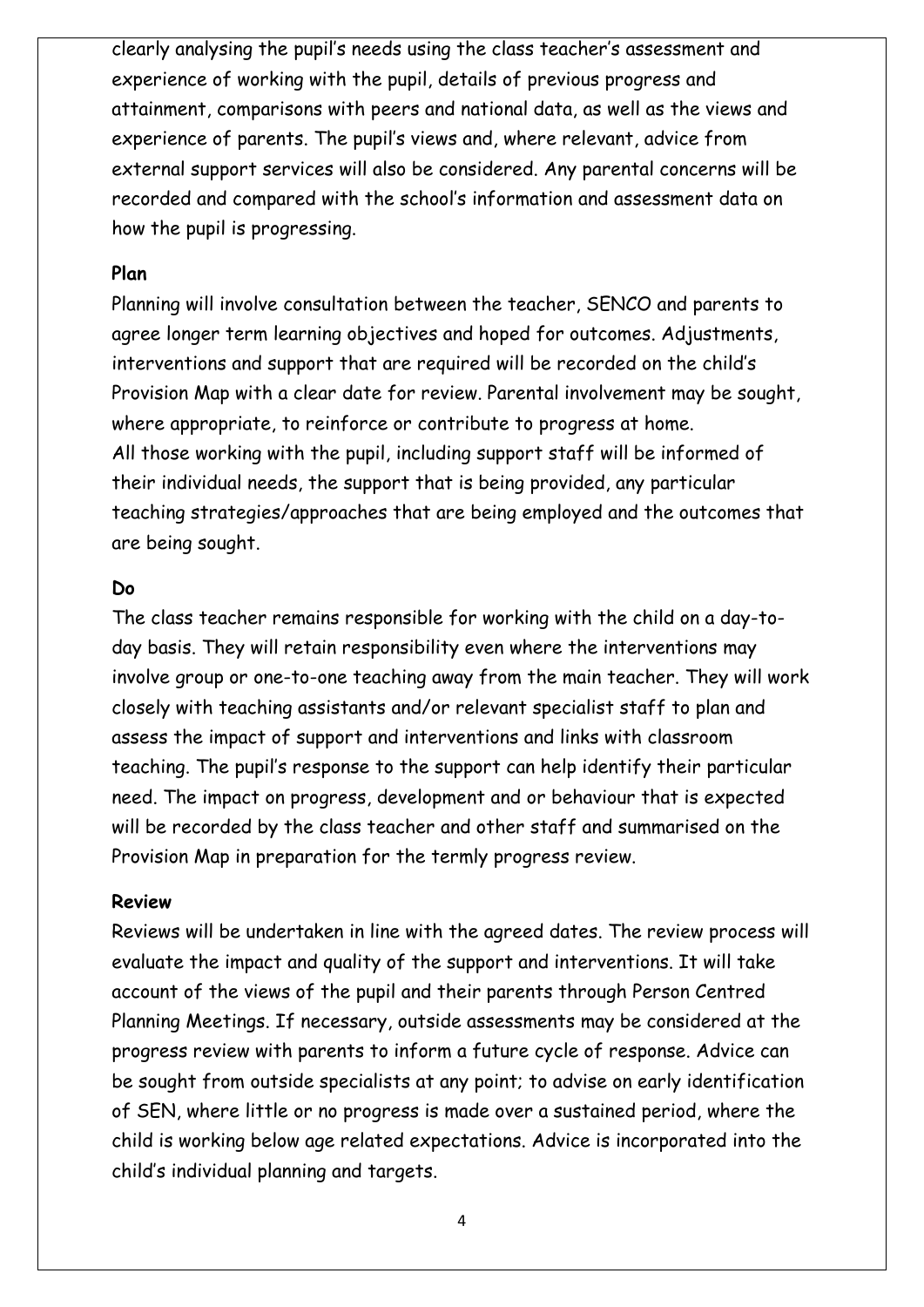# **The majority of children and young people with SEN will have their needs met within school – effectively at 'school level'.**

This cycle of assess/plan/do/review will continue if the child is deemed by all to be making progress **with** this additional and different intervention and their needs can be met within the school's SEN budget. We will continue to identify the child as having special educational needs.

If the child is able to maintain good progress **without** the additional and different resources he or she will not be identified with special educational needs and be removed from the SEN register.

However, the special educational provision required to meet some children's needs cannot reasonably be provided from within the normal resources here at Baines' Endowed. Where this is the case, we will gather all the information in the format required by the Local Education Authority to request and assessment of education, health and care needs.

## **Referral for an Education, Health and Care Plan (Statutory Assessment)**

If a child has significant long term difficulties he/she may undergo a Statutory Assessment process by the Local Education Authority which is usually requested by school but can be requested by a parent. This would be discussed at a review meeting with parents and possible outside professionals.

A request for an assessment must be supported by evidence of long term and sustained need for support, which cannot reasonably be met by the school SEN budget.

| Year group | Number of children   | Number of children with an        |
|------------|----------------------|-----------------------------------|
|            | identified as having | <b>Education Health Care Plan</b> |
|            | <b>SEN</b>           | (EHCP)                            |
| Nursery    | 26                   |                                   |
| Reception  | 12                   |                                   |
| Year One   | 16                   |                                   |
| Year Two   | 13                   |                                   |
| Year Three | 13                   | 3                                 |
| Year Four  | 11                   |                                   |
| Year Five  | 13                   | 1                                 |
| Year Six   | 13                   |                                   |
| Total      | 117                  | 8                                 |

#### **Section C: Managing pupils on the SEN register**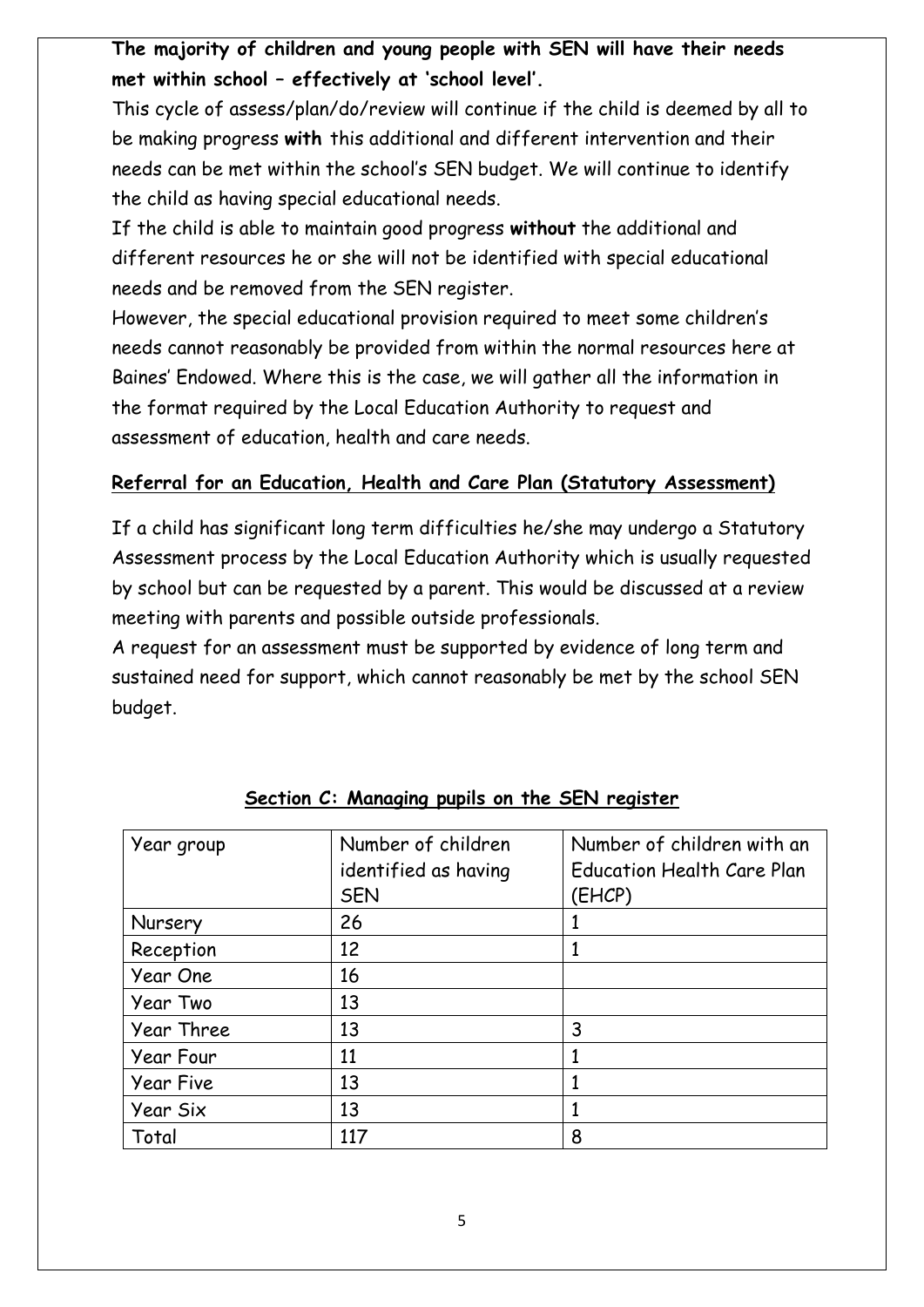# **1.** Named Staff

For contact details see the school website.

- Mrs D Rusling Headteacher is responsible for School Improvement
- Miss N Sawyer Deputy Headteacher is responsible for Child Protection, Looked After Children and overseeing the provision in the Nursery and Children Centre
- Mr C Walton Deputy Headteacher is responsible Curriculum Leadership, Pastoral Support and Behaviour
- Mrs A Knowles Assistant Headteacher and English lead.
- Mrs R Duckworth Nursery Lead is responsible for the day to day provision of education for all pupils in Nursery
- Mrs A Collison SENCO is responsible for the day to day provision of education for all pupils with SEN in Nursery and school.
- Mrs L Smy Child Protection Officer, Children Centre Manager and School Safeguarding Lead on a Wednesday.
- Mrs M Spedding Early Year's Lead across Nursery and school is responsible for overseeing the provision and access arrangements for SEN pupils within her Phase
- Mrs Littler KS1 Phase Leader is responsible for overseeing the provision and access arrangements for SEN pupils within his phase.
- Mr H Rose KS2 Phase Leader is responsible for overseeing the provision and access arrangements for SEN pupils within his phase.
- Mrs Watkins Behaviour Mentor supporting children with their behaviour and social and emotional needs
- Mrs Leece Behaviour Assistant supporting children with their behaviour and social and emotional needs
- Mrs Molyneux Behaviour Assistant supporting children with their behaviour and social and emotional needs
- Mrs R Davison SHINE speech and Language Therapist supporting children with identified speech and language needs
- Mrs A Tew Learning Mentor supporting children with identified speech and language needs and provides emotional and bereavement support
- Miss R Lofthouse Special Support Assistant supporting identified children with their cognitive, speech and language, physical and learning needs
- Mrs Bracegirdle Inclusion Support Assistant supporting identified children with their learning needs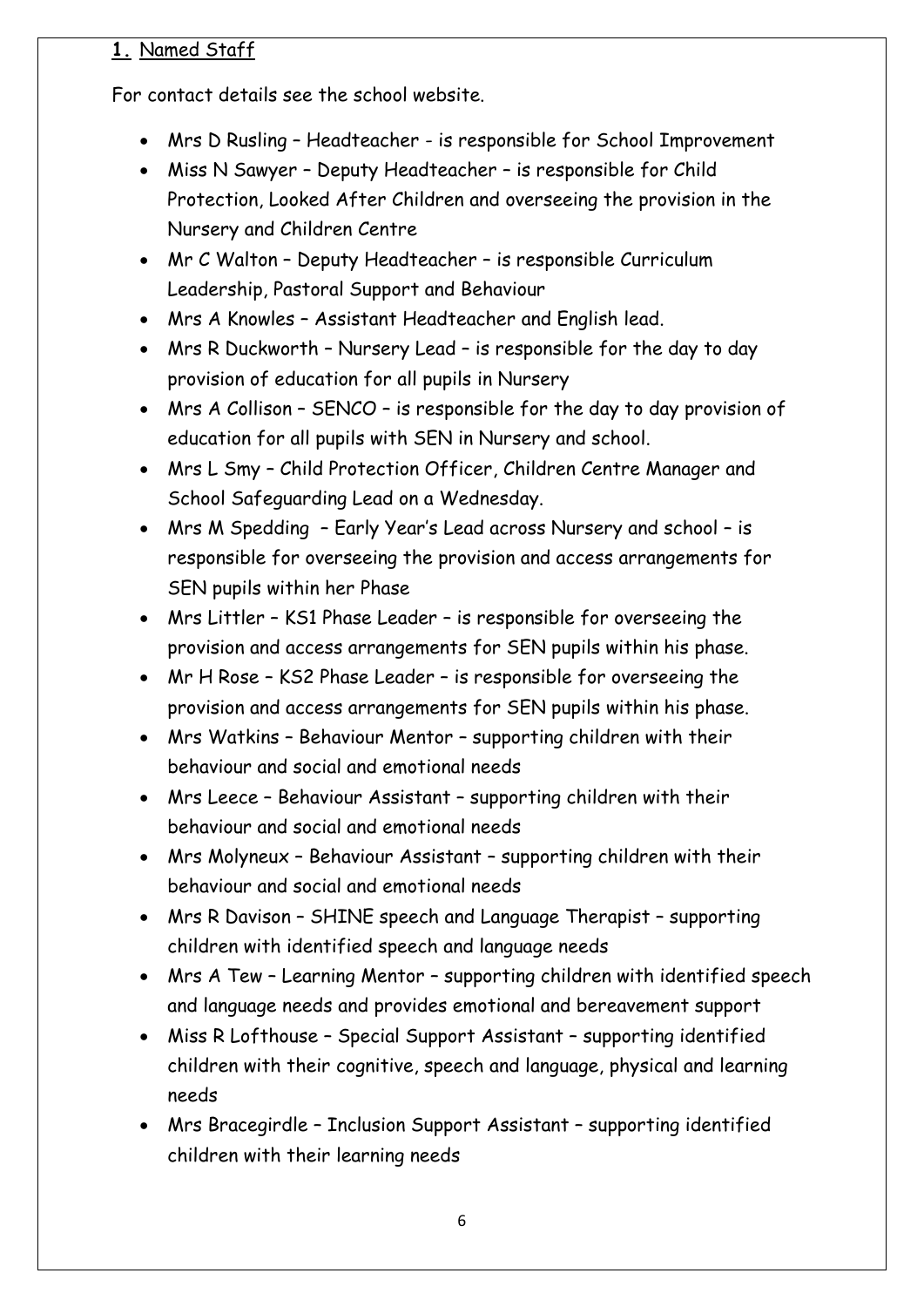# **2.** Arrangements and responsibilities for coordinating and monitoring the graduated response.

## **General Monitoring**

It is the responsibility of the SENCO to update information about pupils on the SEN register every term through the monitoring of the SEN paperwork. Class Teachers and/or SENCO will meet with parents twice a year during the SEN review.

# a) The Class Teacher

The Class Teacher is responsible and accountable for progress and development of all pupils in their class:

- $\triangleright$  The teaching and monitoring of all their pupils and identifying and reporting any concerns about SEN to SENCO
- $\triangleright$  Planning and delivering differentiated interventions for all pupils with identified SEN. These should be additional to or different from those provided as part of the school's differentiated curriculum.
- $\triangleright$  Reviewing the effectiveness of the intervention in securing progress to inform the next steps in a graduated approach for support.
- $\triangleright$  Informing parents of concerns and the intervention that are proposed and involving them in any reviews of their child's progress.
- Monitoring of progress and target setting to track progress towards planned outcomes through the use of formative and summative assessment.
- $\triangleright$  Completing SEN documentation and liaising with the SENCO, parents and pupils.
- $\triangleright$  Collaborating with the SENCO to match classroom provision to the specific needs of the pupil.
- $\triangleright$  As part of the graduated approach to collaborate with outside specialists and work with the advice of the specialists to plan outcomes and provision.
- $\triangleright$  Planning with special support assistants (SSAs), teaching assistants and nursery nurses to ensure quality provision for pupil with SEN focused on outcomes.
- $\triangleright$  Regularly reviewing the support provided by staff and the impact on the progress of SEN pupils.

**The SENCO and class teachers are responsible for the timetabling and directed work load of the additional staff.**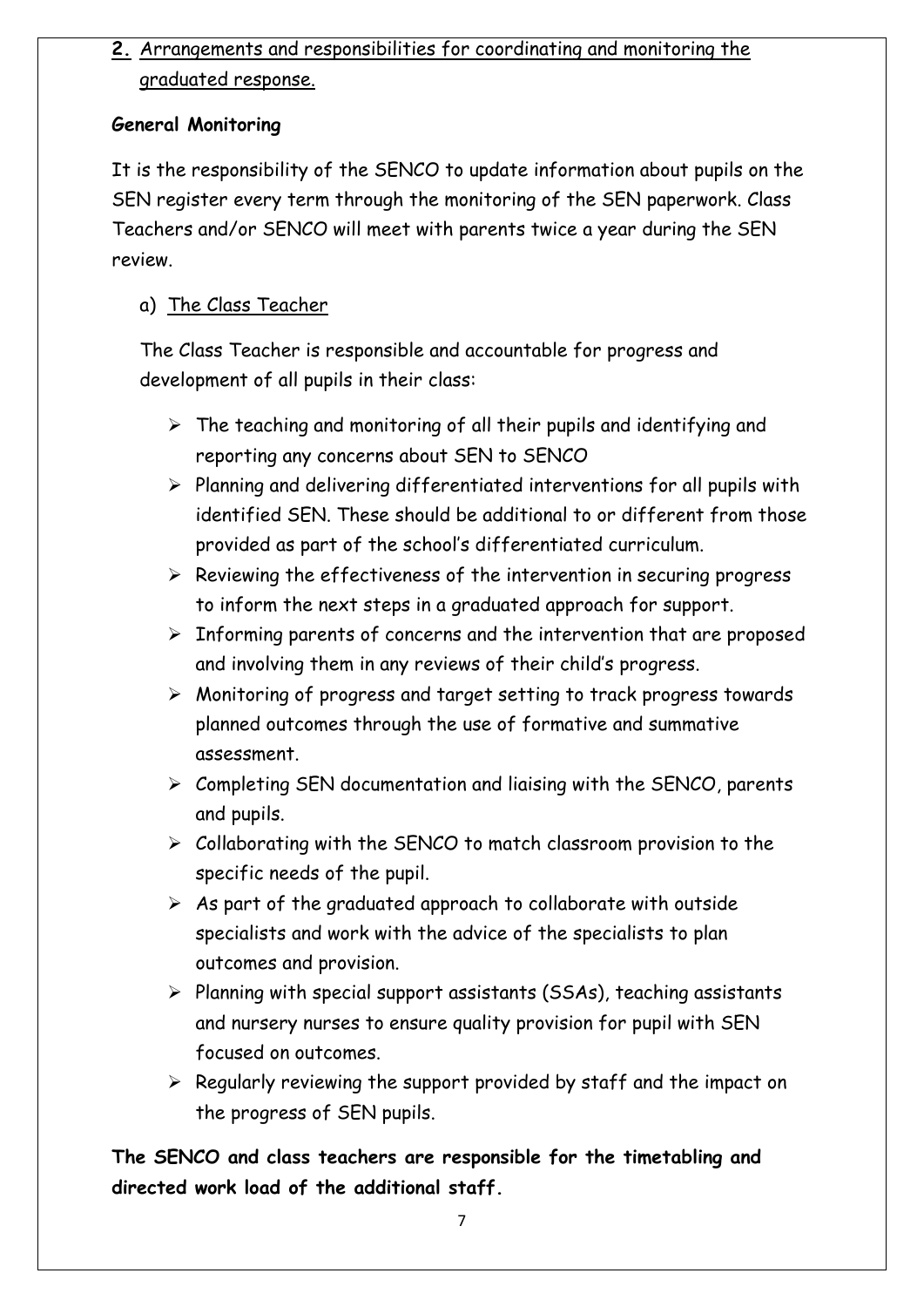# b) Special Support Assistants (SSA), Teaching Assistants (TA) and Nursery Nurses (NN).

They are responsible for the following:-

- $\triangleright$  Collecting evidence of progress through observations both formal and informal
- $\triangleright$  Alerting the class teacher to concerns which have been observed through close working with pupils
- Tracking progress towards outcomes set by a class teacher or SENCO for specific SEN pupils
- $\triangleright$  Providing effective feedback to the teacher on interventions
- $\triangleright$  Collaborating with SENCO to match classroom provision to specific needs of the pupil
- Contributing to progress reviews or Person Centred Planning reviews

c) The SENCO

# **In line with the recommendations in the SEN code of Practice 2014, the SENCO will oversee the day-to-day operation of this policy in the following ways:**

- $\triangleright$  Maintenance and analysis of the SEN register
- $\triangleright$  Identify through provision mapping those in receipt of additional SEN support from the schools devolved budget, those in receipt of high needs funding and those with statements of Special Educational Need or Education Health and Care Plans
- Working with Blackpool Borough Council to ensure that the rolling programme of translating Statements into Education Health and Care Plans is successful
- $\triangleright$  Coordinating provision for children with special educational needs
- $\triangleright$  Liaising with and advising teachers to identify pupil's needs; arranging any in-school specific assessments or monitoring to help identify the barrier to learning
- $\triangleright$  Managing and supporting other classroom staff working with vulnerable learners
- $\triangleright$  Overseeing the records on all children with Special Educational Needs
- $\triangleright$  Liaising with and advising all staff on the graduated approach
- $\triangleright$  Liaising with parents of children with SEN, in conjunction with class teachers, keeping them informed of progress and listening to their views on progress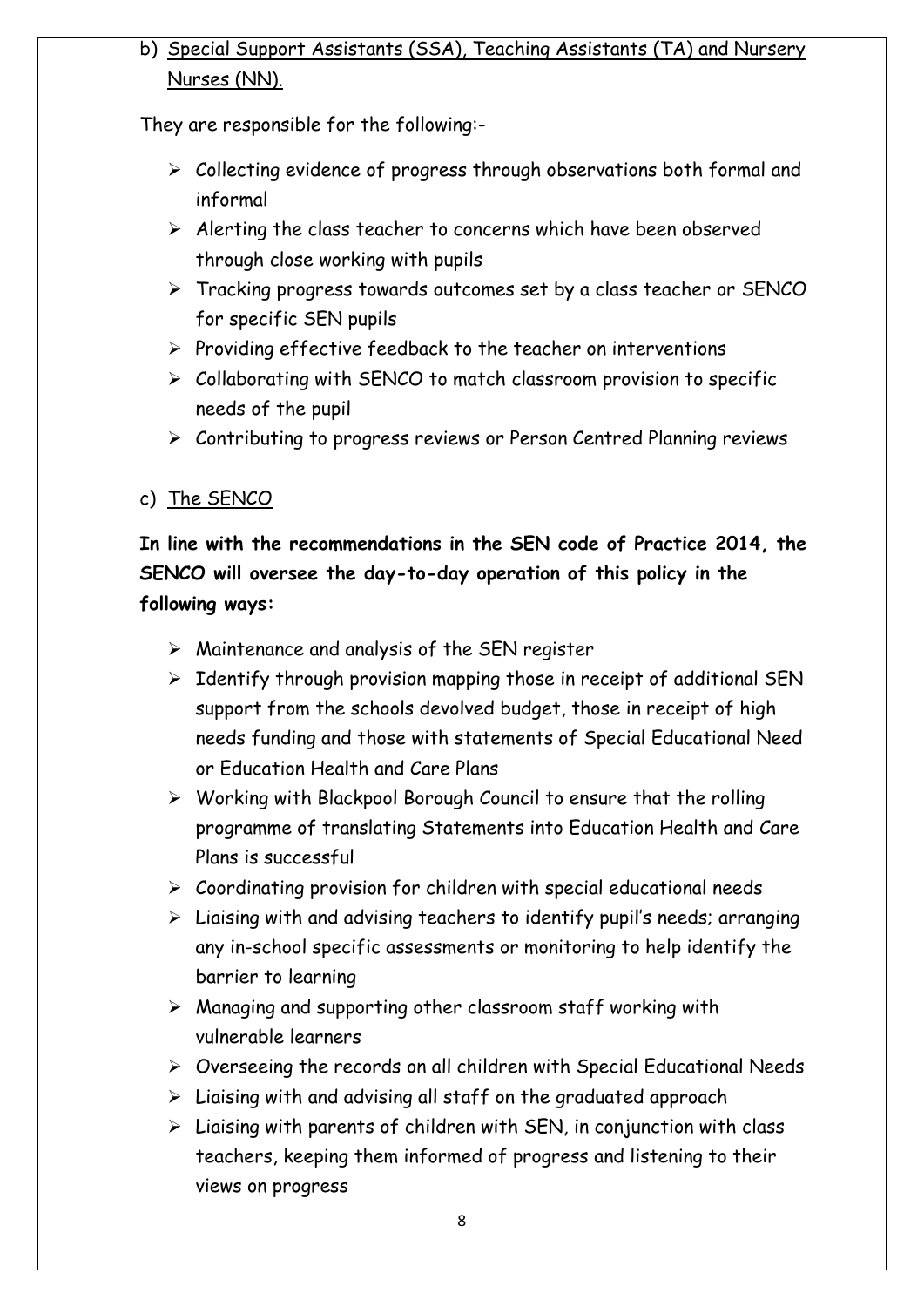- $\triangleright$  Overseeing and supporting staff in identifying key needs and outcomes to be recorded on Provision Maps
- $\triangleright$  Reviewing progress against expected outcomes as identified on Provision Maps by the class teacher; ensuring learning objectives are revised and reviewed
- $\triangleright$  Contributing to the in-service training of staff
- Implementing a programme of Annual Review/Person Centred Planning reviews for all pupils with an Education Health and Care Plan
- $\triangleright$  Implementing a programme of six monthly reviews for Early Years pupils with an Educational Health Care Plans
- Carrying out referral procedures to Blackpool Borough Council Local Authority to request High Needs funding Education Health and Care plan when it is suspected, on strong evidence arising from previous intervention (additional SEN support from devolved budget), that a pupil may have a special educational need which will require significant long term support
- $\triangleright$  Overseeing the smooth running of transition arrangements and transfer of information for Year 6 pupils identified as SEN or vulnerable learners
- Working with Early Years staff and Blackpool Early Years Special Educational Needs and Disability Team to ensure successful transition into school/nursery or from other Early Years settings for children identified with a SEN or disability
- $\triangleright$  Ensuring interventions for SEN pupils are effective and evidence based
- $\triangleright$  Evaluating the impact and effectiveness of additional interventions for SEN pupils
- $\triangleright$  Arranging specific SEN resources
- $\triangleright$  Key point of contact with external agencies, especially the LEA
- $\triangleright$  Liaising closely with a range of outside agencies to support SEN/Vulnerable learners in consultation with parents
- $\triangleright$  Attending LEA SENCO Cluster meetings and training as appropriate
- $\triangleright$  Liaising with the school's SEN Governor, Mrs Taylor, keeping her informed of current issues regarding the provision for vulnerable learners, including those with Special Educational Needs (nationally, locally and within school)
- $\triangleright$  Liaising with the school nurse to ensure medical care plans have been completed and information is shared on a need to know basis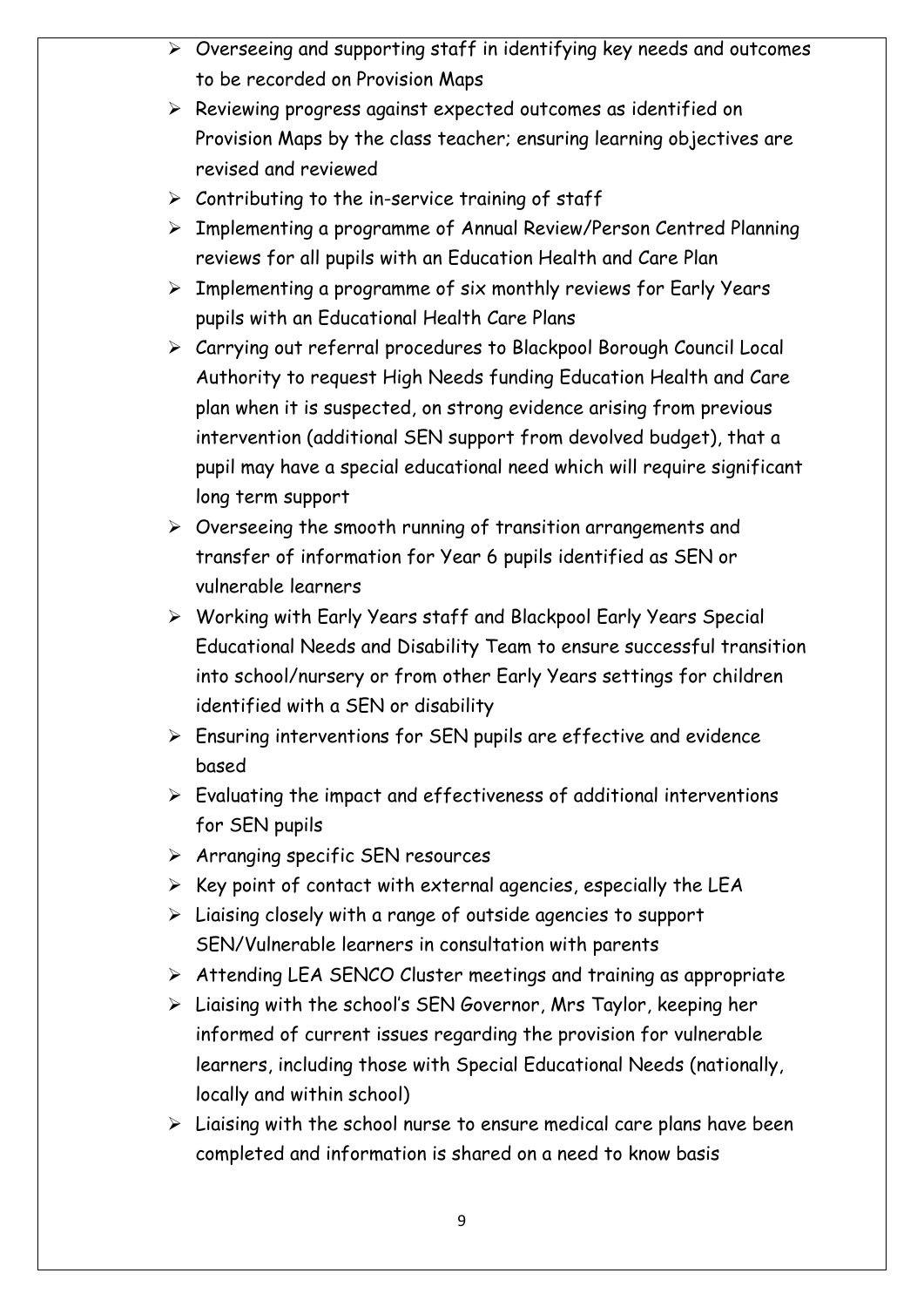- $\triangleright$  Working as part of the Senior Leadership team to ensure SEN information is shared with staff and SEN is included in the school development plan
- $\triangleright$  Reviewing the SEN policy and ensuring up to date information is on the website

#### d) Key Stage Leaders

The Key Stage Leaders are responsible for the following in their Key Phase

- $\triangleright$  Liaise with the SENCO to timetable and direct work of support staff working in their phase
- $\triangleright$  Identify vulnerable learners in their phase who are not on the SEN register to ensure they are making adequate progress
- $\triangleright$  Monitor the outcomes of additional support for vulnerable learners
- $\triangleright$  Work with the SENCO to ensure Provision Maps and Targets are up to date
- $\triangleright$  Lead termly Pupil Progress meetings
- $\triangleright$  Support teachers in their phase with parent meetings as requested
- $\triangleright$  Ensure that any special arrangements are in place for SEN pupils when taking formal tests: Baseline assessments in Reception, Phonics test in Year One and formal end of KS1 and KS2 tests
- e) Members of the Senior Leadership Team
	- $\triangleright$  The day-to-day management of the SEN Policy and the Disability Equality Duty Scheme and Accessibility Plan
	- $\triangleright$  Allocate and monitoring appropriate resources for SEN from the delegated budget and statement funding with the SENCO
	- $\triangleright$  Ensure that staff are delivering high quality teaching differentiated for individual pupils through the teacher appraisal process using the teaching standards, lesson observations and learning walks
	- Monitoring teachers' planning and pupil achievement each term and ensuring action points are followed through
	- $\triangleright$  Reporting to Governors on procedures and SEN resourcing
- f) The Governing body is responsible for:
	- $\triangleright$  Ensuring that the best possible provision is made for all pupils with SEN
	- $\triangleright$  Monitoring the quality of SEN provision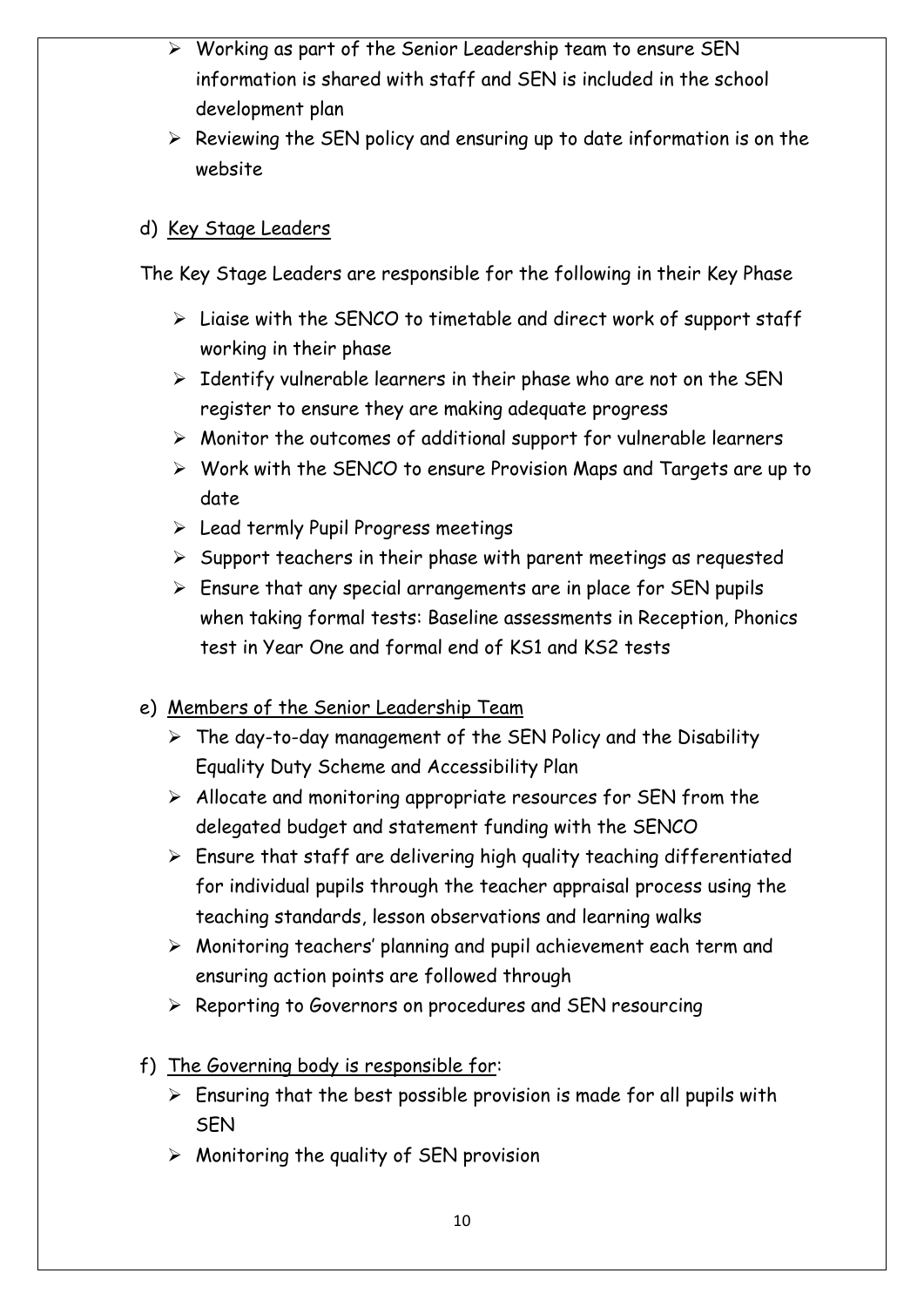- $\triangleright$  Ensuring information about the implementation of the policy for SEN is published on the school website and this is updated
- $\triangleright$  Ensuring the integration of pupils with SEN in the school community
- $\triangleright$  Ensuring the budget for SEN is allocated appropriately
- Electing a designated SEN Governor to liaise with the SENCO

# **3. Admission Arrangements**

Pupils identified with low-level SEN have the same rights of admission as all other prospective pupils.

Pupils with an Education Health and Care Plan are admitted following the school's admission policy ensuring that school then works to meet their needs under the SEN Code of Practice (2015).

# **4. Transitions**

Early Years staff make contact with other Early Years providers in the term before the child enters into Reception. A visit to the Nursery setting will be made for exchange of information. Additional visits can be made for children with identified SEN.

Close links exist with the secondary schools to which pupils transfer in September each year.

Meetings are held with the SENCO of the High schools at which documents are discussed and exchanged.

Additional visits are made for pupils with identified SEN and the Secondary SENCOs are invited to attend any SEN reviews held in the Summer term.

# **Supporting Pupils and Families**

Blackpool Borough Council local offer can be found on the Blackpool Borough Council website

# <http://www.blackpool.fsd.org.uk/kb5/blackpool/fsd/localoffer.page>

# 1. **Contacts and meetings**

Parents and carers are always welcome at the school. At Baines' Endowed working as a partnership is recognised as an essential element in the successful education of all pupils, in particular for those with special needs; therefore we maintain an open door policy.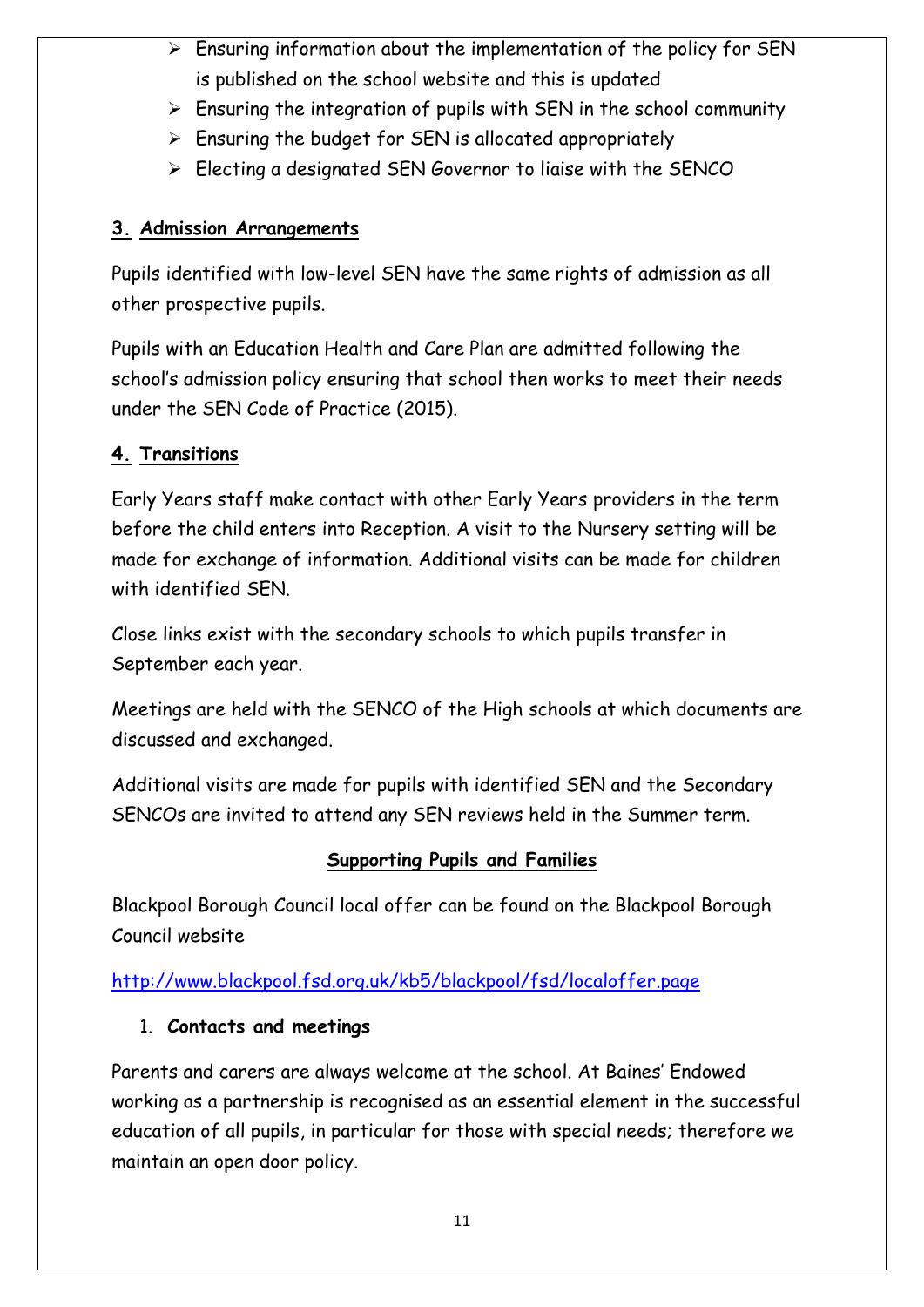There are regular, planned meetings with parents in the Autumn and Spring term to set up and review progress documented in the Provision Maps. Pupils and parents are both involved in the target setting and review process.

Day to day contact with parents is verbally at the end of the school day. A communication book could be set up as a more efficient way of sharing information. Written reports are issued at the end of the year in July.

For children with Statements or Educational Health and Care Plans, the annual review will be held around the anniversary of the date of issue and a representative from the Local Authority SEN team is invited to attend. For Early Years children with Educational Health and Care Plans there are six monthly reviews. Parents/Guardians and pupils contribute to all reviews as well as staff from any outside agencies who are involved with the pupil. If parents or staff have additional information or concerns an interim review can be arranged at any time throughout the academic year.

Pupils in Early Years may require family meetings with Portage and the Early Years SEND Team; these may take place in the EYs setting or at home.

Following consultation parents may be invited to meetings with professional specialists in school or as a result of a referral in a clinic setting.

## 2. **Support and advice**

The school recommends and introduces parents to the service of the Special Educational Needs and Disability Advice and Support Service (SENDIASS) who supports parents with SEN issues and is independent of the school and the LEA.

Julie Lavelle Telephone: 07468472929

## 3. **Parent and pupil views**

One of the key principles of the 2015 Code of Practice is that it puts children, young people and their families at the heart of this legislation.

At Baines' Endowed parents' opinions and aspirations for the children will be taken seriously.

In the four part cycle of the assess-plan-do-review parents will have the opportunity to be part of the planning process for both short and long term outcomes.

For formal annual/interim reviews pupils contribute their voice in a style and format most suited to their age and aptitude.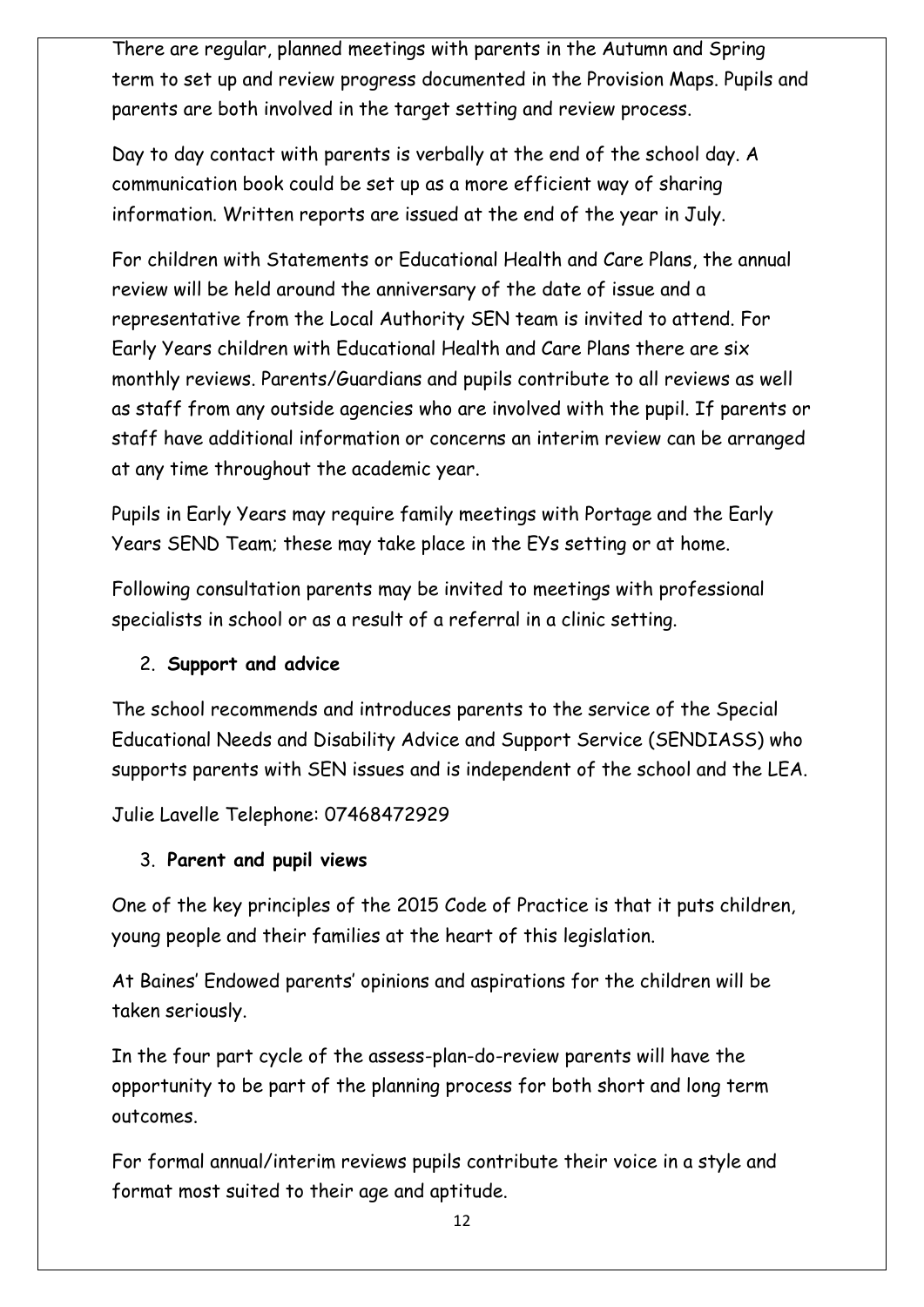When applying for an EHC plan, part of the formal application is for families to outline their short and long term aspirations for their child. The SENCO will discuss this process with them before an application is completed and support can be arranged if required.

## 4. **Dealing with complaints around SEN**

Parents/carer complaints are dealt with at the school in the following ways:

- $\triangleright$  Discussed informally with the Class Teacher and/or the Key Stage Leader
- $\triangleright$  Referred to the SENCO
- $\triangleright$  Referred to the Headteacher
- $\triangleright$  In writing to the Governing Body
- $\triangleright$  The parents may contact Cidari Education LTD The Multi Academy Trust for Blackburn Diocese
- $\triangleright$  The parents may contact the LA who will then contact the school
- $\triangleright$  The parents may go to the SEN/Disability Tribunal.

At any stage in the complaint process parents may request the advice and support from the Special Educational Needs and Disability Advice and Support Service (SENDIASS).

# **Section E: Supporting pupils with Medical Conditions or a Disability**

Baines' Endowed recognises that children with medical condition should be properly supported so they have full access to education, including school trips and physical education. Some children with medical conditions may be disabled and, where this is the case, Baines' Endowed will comply with its duties under the Equality Act 2010.

Some children may also have SEN and may have a statement or Education Health and Care Plan which brings together health and social care needs, as well as their special education needs provision: Baines' Endowed follows the 2014 SEN Code of Practice for these children.

# **Section F: Storing and managing information**

Information at Baines' Endowed is stored in line with Cidari Education LTD policies on Management of Information and Freedom of Information.

All staff are aware of sharing information on a 'need to know' basis.